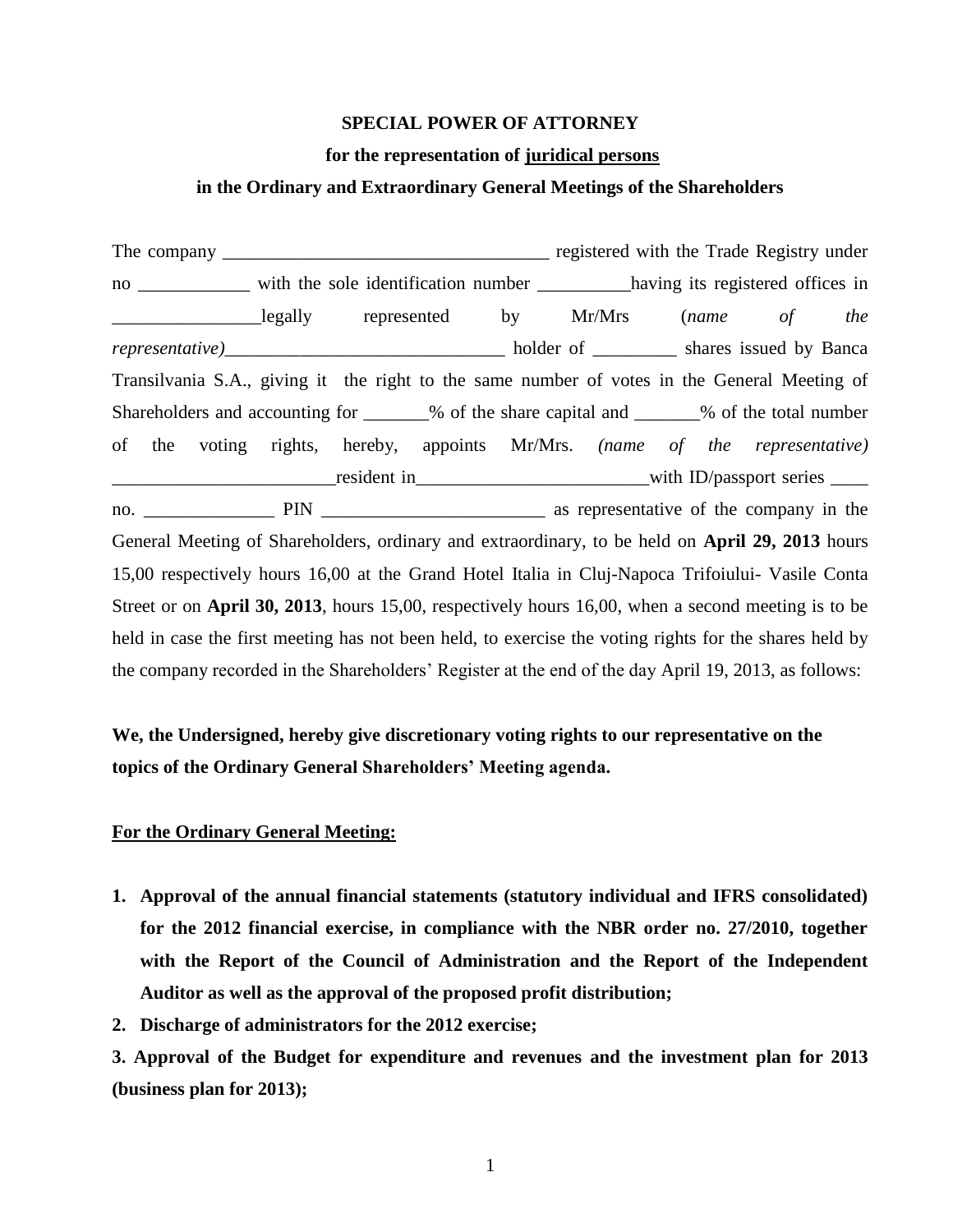**4. Setting the remuneration of administrators for the 2013 exercise, including the ceilings for additional remunerations granted to administrators and directors;**

**5. Extension of the services agreement signed with S.C. KPMG Audit S.R.L. to audit the bank's financial statements, prepared in accordance with the International Financial Reporting Standards, in compliance with NBR Order no.27/2012, including subsequent modifications, the mandate of the financial auditor being valid until 31.12.2013.**

 **6. Approval of the date of May 20, 2013 as registration date (defined as the date to identify the shareholders who are to benefit from dividends and other rights under the GSM decisions).** 

#### **For the Extraordinary General Meeting:**

**1. Increase of the share capital with the amount of 303.393.911 lei by issuing 303.393.911 new shares, with a face value of 1 leu/share. The increase in the share capital will be carried out by using the following source:**

**a) capitalization of reserves from the net profit of the year 2012 in amount of 303.393.911 lei, by issuing a number of 303.393.911 shares, with a face value of 1 leu/share in the benefit of the shareholders registered with the Shareholding Register held by the Central Depository at the registration date that will be established by the GSM (proposed date May 20, 2013);** 

**2. Approval of the buyback by the bank of its own shares, in accordance with the applicable legal provisions, under the following terms and conditions: maximum 17.250.000 shares (0,90% of the total shares included in the share capital) with a face value of 1 leu/share at a minimum price equal to the market price on BVB at the moment of the buyback and a maximum price of 2 lei, for a period of maximum 18 months as of the publishing date of the EGM resolution in the Official Gazette of Romania, Part IV, with the purpose of implementing a remuneration program capable of ensuring the compliance with the long-term performance principle and a share retention program for a period of at least 3 years, and the granting of a mandate for the Board of Directors for the enforcement of this resolution.** 

**3. Approval of the date of May 20, 2013 as registration date (defined as the date to identify the shareholders who are to benefit from dividends and other rights under the GSM decisions).**